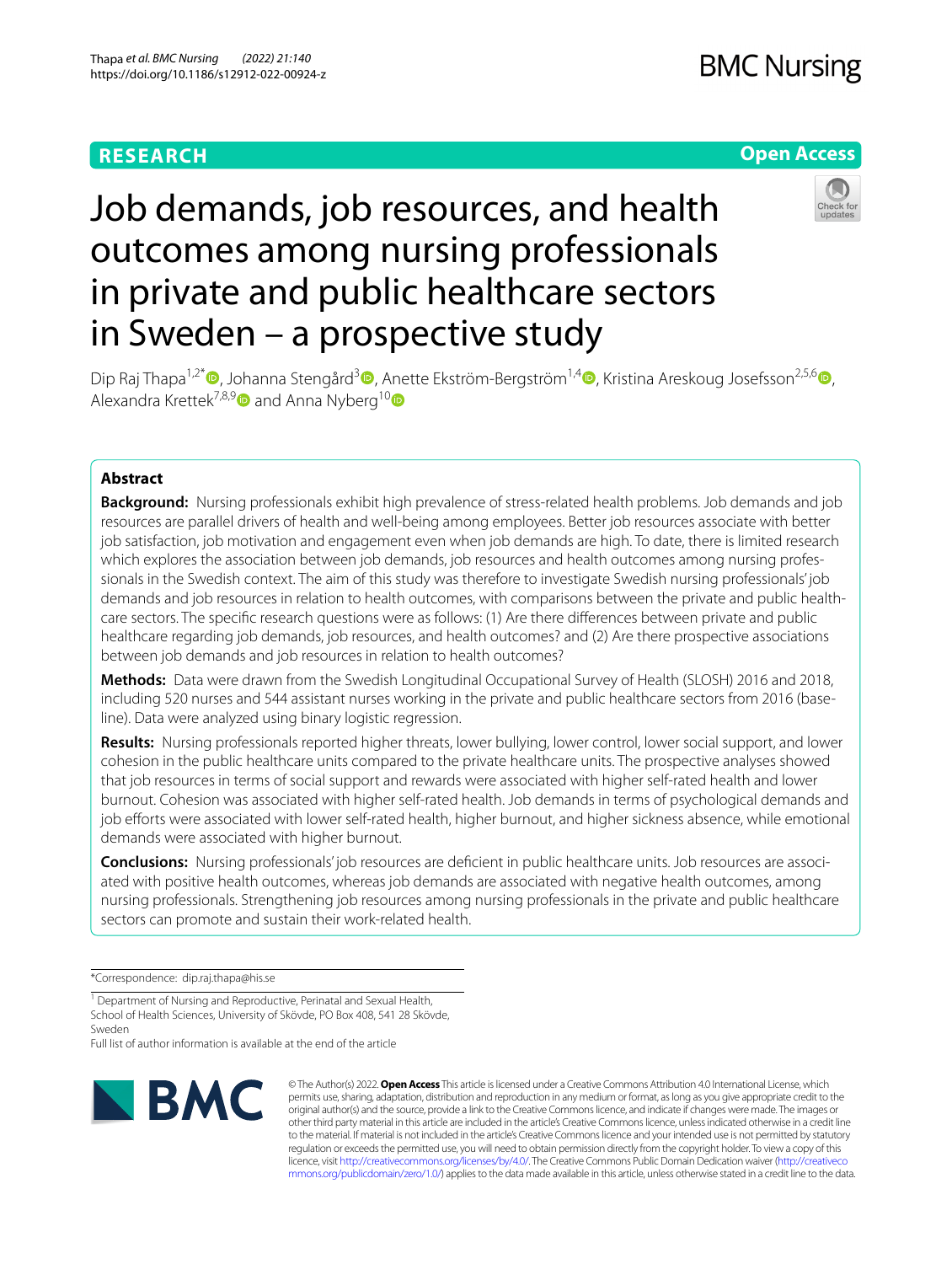**Keywords:** JD-R model, Occupational health, Demands, Resources, Healthcare, Employment sectors

#### **Background**

Work-related health challenges and adverse health outcomes, such as musculoskeletal disorders, stress, and burnout, are increasing within occupational health worldwide [\[1](#page-11-0), [2\]](#page-11-1). Within the European Union, workrelated stress adversely impacts workers' health and adds economic burden to the society [\[2](#page-11-1)]. Nordic countries, including Sweden, exhibit the highest proportion of employees who report psychosocial health problems in the workplace [\[3](#page-11-2)]. In Sweden, sick leave has increased continuously from 2010, particularly among women in human service organizations [[4\]](#page-11-3). In 2018, this trend stabilized, as long-term sickness absence started to decrease and diferences in sickness absence between men and women were minimized [[5\]](#page-11-4). Healthcare organizations in Sweden have poor organizational and psychosocial work environments in comparison with other organizations [[6\]](#page-11-5).

Although healthcare systems difer between European countries, they share common reasons for burnout, which are related to organizational and psychosocial workplace factors [\[7](#page-11-6)]. Besides organizational challenges, the nursing profession is confronted by increasing professional demands and the growing needs of an aging population  $[8, 9]$  $[8, 9]$  $[8, 9]$  $[8, 9]$ . In addition, there is a global shortage of nursing professionals [[10,](#page-11-9) [11\]](#page-11-10).

The global prevalence of burnout among nursing professionals, e.g., midwives  $[12]$  $[12]$ , nurses  $[13]$  $[13]$ , and assistant nurses (nursing staff)  $[14]$  $[14]$  $[14]$ , is evident in the results of literature reviews and meta-analyses. Burnout and sickness absence among employees within human service occupations are common [\[15](#page-11-14)]. Vulnerability in the nursing profession arises from psychosocial health problems, organizational demands, and care-related demands, such as moral distress at work  $[16, 17]$  $[16, 17]$  $[16, 17]$  $[16, 17]$ . Experiencing threats and violence [\[18](#page-11-17)], multiple responsibilities, high job demands, and low job resources [\[19,](#page-11-18) [20\]](#page-11-19) are also common within the nursing profession. Indeed, high job demands combined with low job resources are associated with long-term sickness absence [\[21\]](#page-11-20) and illnesses such as burnout and depression [\[20](#page-11-19), [22](#page-11-21)].

Although its demands are high and there is a high prevalence of stress and burnout, the nursing profession is associated with high work engagement [[23,](#page-11-22) [24\]](#page-11-23). Without the physical involvement, cognitive alertness, and emotional connection of health professionals, especially nurses, patients could not be provided with sufficient quality of care  $[25]$  $[25]$ . Therefore, it is crucial for the health outcomes of health professionals that they have ample job resources to handle the signifcant job demands they face. This is because high job demands in combination with sufficient job resources can increase job motivation and work engagement [\[26](#page-11-25)].

#### **Job demands‑resources model**

The job demands-resources (JD-R) model  $[27, 28]$  $[27, 28]$  $[27, 28]$  $[27, 28]$  is a universal model that to date has been applied worldwide in different populations. The two distinct categories of the JD-R model, job demands and job resources, are the driving forces behind the well-being of employees. Job demands refer to organizational characteristics that require physical and psychological (cognitive and emotional) efforts, which may lead to adverse health outcomes, such as burnout [\[27](#page-11-26), [29\]](#page-11-28). Job resources refer to aspects of the work environment that contribute to personal growth and development. Such resources enable the employee to achieve work goals, which in turn results in positive health outcomes and increased motivation [[27](#page-11-26), [29\]](#page-11-28). In the nursing profession, a higher level of physical, cognitive, and emotional demands is associated with a lower level of work engagement [\[30](#page-11-29)] and reduced quality of care for patients [[31](#page-11-30)]. Another important factor associated with nursing personnel's job demands and job resources is the ownership and administration of private and public healthcare sectors [\[32](#page-11-31)].

## **Organizational changes and their impact on employees' health**

The impact of privatization on employees' health is complex and varies by country. For instance, employees' health is better in the private than in the public healthcare sectors in Jordan [[33](#page-11-32)], South Africa [\[34\]](#page-11-33), and Spain  $[35]$  $[35]$ , and worse in Greece  $[36]$  $[36]$ , Taiwan  $[37]$  $[37]$ , and the United Kingdom [[38\]](#page-12-1).

The Swedish healthcare system is based on principles that are equally applied to private and public healthcare sectors. A continuous privatization of the healthcare sector has occurred in Sweden since 2011, especially primary care [\[39](#page-12-2)]. At present, approximately 20% of all healthcare is provided by the private healthcare sector [[40\]](#page-12-3). Falkenberg, Näswall [\[41](#page-12-4)] found that employees in the private healthcare sector had lower job motivation than employees in the public healthcare sector, whereas a recent report by the Swedish Social Insurance Agency [[4\]](#page-11-3) concluded that diferences regarding employees' sickness absence and type of employment sector were minimal. However, possible diferences in work environment and employees' health between the private and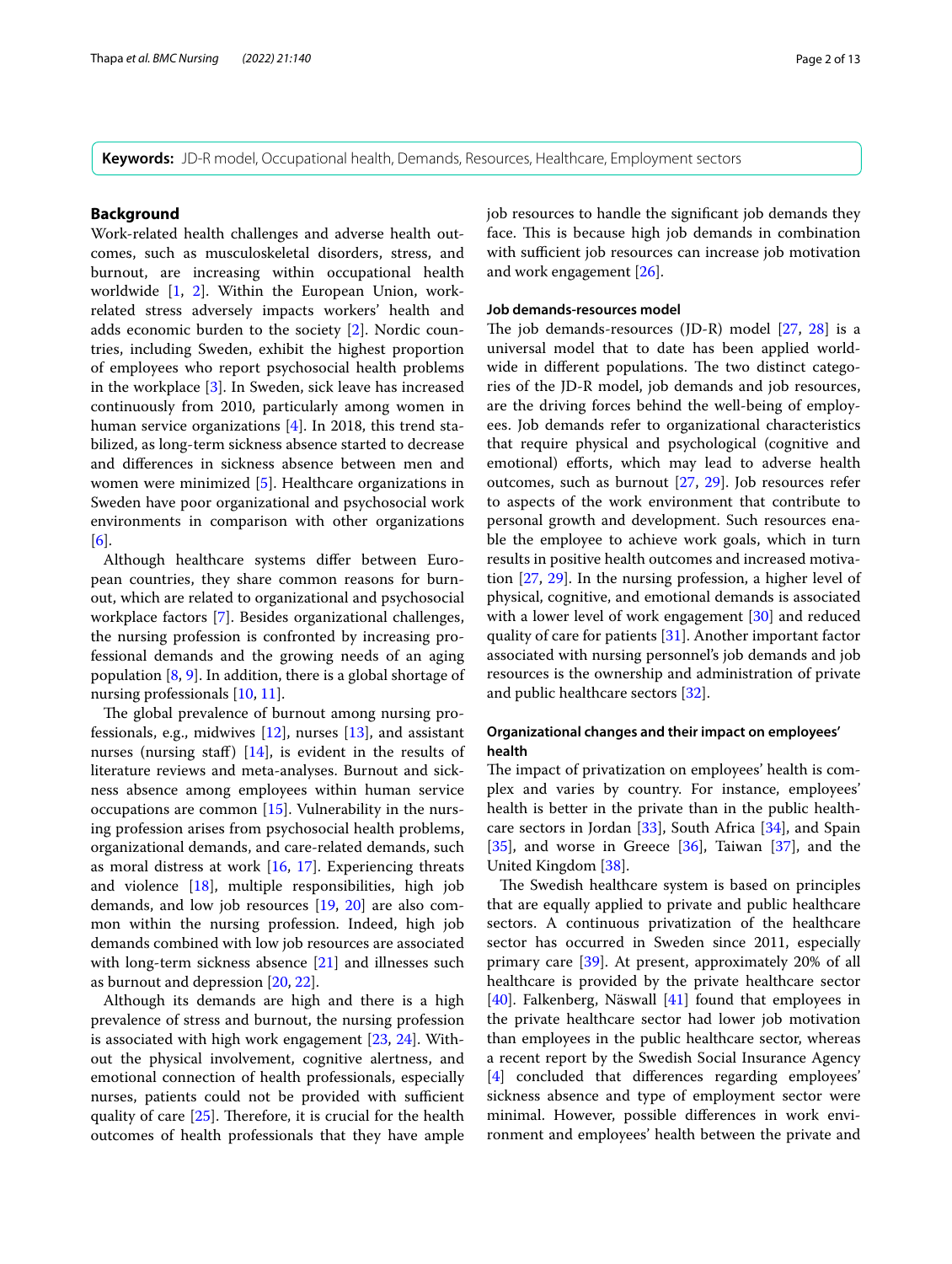public healthcare sectors in Sweden are to date largely unknown.

The association between job demands, job resources and health outcomes has been established in previous research of the general work population as well as in nursing professionals. For example, high job demands have been found associated with long-term mental disorders and sickness absence in the Swedish Twin study [[21](#page-11-20)] and in Malaysian employees, high physical and emotional job demands were associated with burnout and sleep problems [[42](#page-12-5)]. In contrast, social support has been found to increase nursing staff's self-efficacy and to provide a sense of security [\[43\]](#page-12-6). However, there is limited research on job demands and resources of nursing professionals in the Swedish workforce. A better understanding of how demands and resources infuence nursing professionals' health outcomes in the private and public healthcare sectors is critical to sustain and promote their health.

#### **Aim**

The aim of this study was to investigate Swedish nursing professionals' job demands and job resources in relation to health outcomes, with comparisons between private and public healthcare sectors. The following research questions were addressed: (1) Are there diferences between private and public healthcare regarding job demands, job resources, and health outcomes? and (2) Are there prospective associations between job demands and job resources in relation to health outcomes?

#### **Methods**

#### **Study design and setting**

This study has a prospective design and was carried out in Sweden using a questionnaire survey. The study included nursing professionals from both private and public healthcare sectors. The public healthcare sector included employees from municipalities and county councils. The municipalities included employees only from municipality care, while the county councils included employees from both primary and hospital care. Sweden's healthcare system is organized into local, regional, and national levels. Four regional bodies and 17 county councils are responsible for healthcare services for their respective populations [[39](#page-12-2)]. County councils are responsible for primary healthcare as well as hospital and specialized healthcare, and municipalities are responsible for the care and housing needs of elderly and disabled people in their demographic area [\[39](#page-12-2)]. Private healthcare is divided into two categories: (1) healthcare services under contract with county councils, local authorities, and municipalities; and (2) healthcare services with no contract with the public healthcare system [\[44](#page-12-7)]. Since 2010, private healthcare has established 75% of the new primary care centers in Sweden [[45\]](#page-12-8). In the current study, participants employed by the private sector worked within either primary or hospital care.

#### **Study sample**

Data were drawn from the Swedish Longitudinal Occupational Survey of Health (SLOSH), which is a nationally representative cohort survey of the Swedish working population aged  $16-64$  years  $[44]$  $[44]$ . The SLOSH cohort thus far comprises participants in the Swedish Work Environment Surveys (SWES) 2003, 2005, 2007, 2009, and 2011. The first wave of data collection for SLOSH began in 2006 (wave 1) and has since been followed up every two years through questionnaires, with the latest in 2020 (wave 8). One version of the questionnaire was sent to people working at least 30% full time during the last three months. In total, 13,572 individuals responded to the questionnaire. The details of the SLOSH survey can be found in Magnusson Hanson, Leineweber [[46\]](#page-12-9).

The current study included nursing professionalsassistant nurses, registered nurses, specialist nurses, and registered midwives—who responded to the category "working" from the private and public healthcare sectors in Sweden. The baseline data were drawn from 2016 (wave 6), and the follow-up data were derived from 2018 (wave 7). The total number of baseline participants who responded to the version of SLOSH for individuals currently in paid work was 1114. Due to missing values in the covariates, the number of participants included in each analysis varied between 966 and 1049 in the crosssectional analyses and between 730 and 806 in the prospective analyses. Of the total study sample, 90% were women and 90% were employed in the public healthcare sector (municipalities and county councils).

## **Measures**

#### *Job demands*

Job demands included the variables psychological demands, emotional demands, efforts, threats, and bullying. For all job demand variables, index variables were created and then dichotomized into new variables with the quartile of the highest demands (1) versus the rest (0). *Psychological demands* included fve questions, e.g., "does your job require that you work very fast?" [\[47](#page-12-10)]. The response alternatives were as follows: yes often, yes sometimes, rarely, and not at all. *Emotional demands* included six questions, e.g., "do you end up in emotionally stressful situations through your work?"  $[48]$  $[48]$ . The response alternatives were as follows: completely true, partly true, not really true, and not true at all. *Eforts* included three questions, e.g., "because of the high work-load, I often work under a lot of time pressure" [\[49\]](#page-12-12). The response alternatives were as follows: completely true,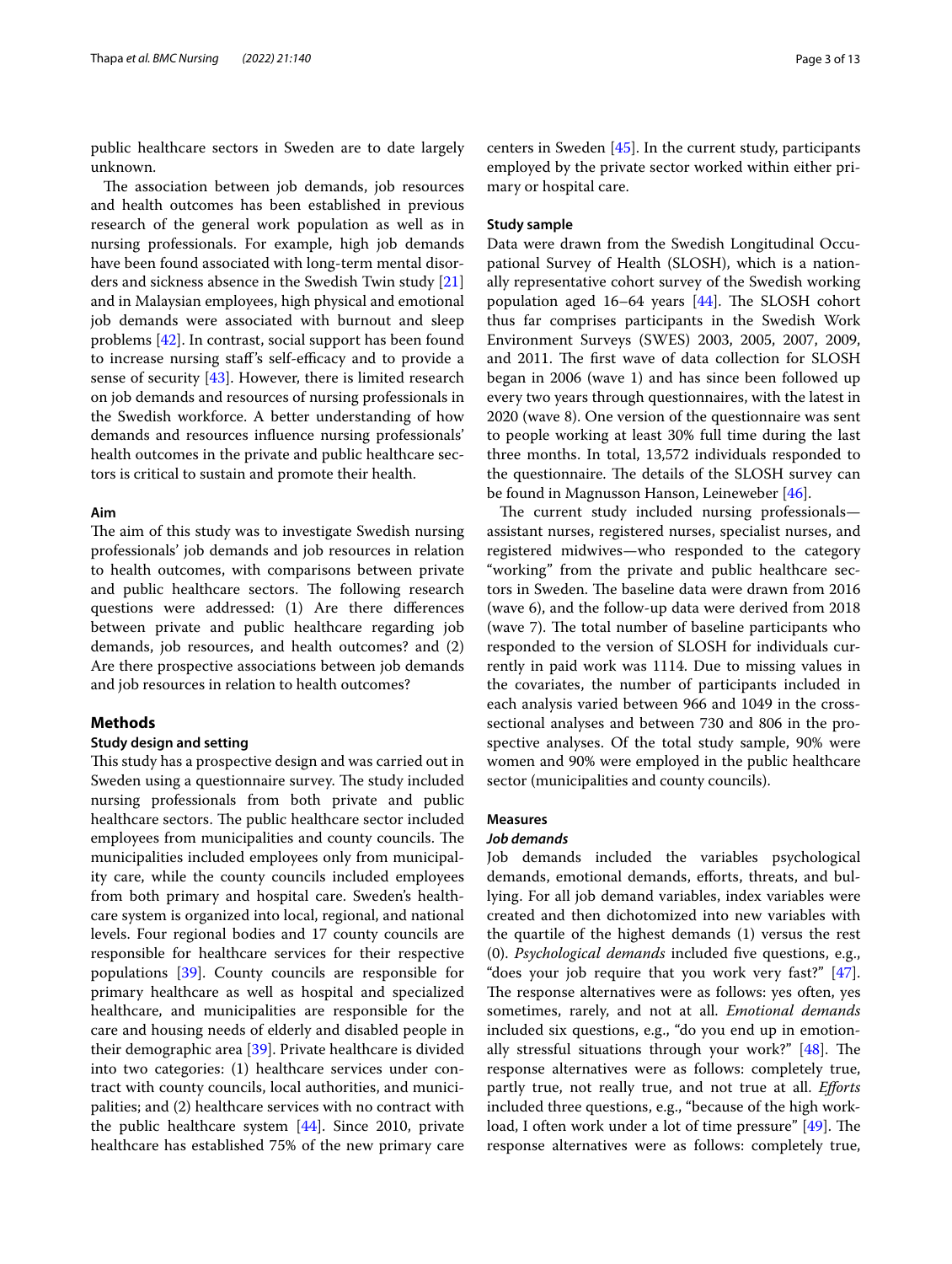partly true, not really true, and not true at all. Threats included one question: "have you been subjected to violence or threat of violence in your work for the past six months?" [[50\]](#page-12-13). *Bullying* also included one question: "have you been subjected to personal persecution through bad words and actions from bosses or workmates for the past six months?" The response alternatives for *threats* and *bullying* were as follows: yes, once or more times a week, yes once or more times a month, once or more times in six months and not at all. Concerning internal consistency and reliability, the Cronbach's alpha  $(\alpha)$  of the demands variables was between 0.71 and 0.79.

#### *Job resources*

Job resources included the variables control, leadership, social support, cohesion, and rewards. For all job resources variables, index variables were created and then dichotomized into new variables with the quartile of the highest resources (1) versus the rest (0).

*Control* included two questions, e.g., "do you have the freedom to decide how your work should be done?" [\[47](#page-12-10), 51. The response alternatives were as follows: very much, quite a lot, very little, quite a little, and not known. *Leadership* included 10 questions, e.g., "my immediate boss shows he/she cares about what I have and how I feel" [[52\]](#page-12-15). The response alternatives were as follows: often, sometimes, rarely, and not at all. *Workplace social support* included six questions, e.g., "my workmates stand up for me" [[53\]](#page-12-16). *Cohesion* included six questions, e.g., "cohesion between diferent working groups in the workplace is good." *Rewards* included seven questions, e.g., "I get the recognition that I deserve from my superiors" [\[49](#page-12-12)]. The response alternatives for *workplace social support*, *cohesion,* and *rewards* were as follows: totally true, partly true, not really true, and not true at all. Concerning internal consistency and reliability, the Cronbach's alpha (α) of the job resource variable reward was 0.66, while that for the other variables was between 0.72 and 0.89.

### *Health outcomes*

Health outcomes were measured as self-rated health, burnout, and sickness absence. Health outcome variables were included from both 2016 and 2018. *S*e*lf-rated health* measured overall health condition and included one question: "how do you assess your general state of health?"  $[54]$  $[54]$ . The response alternatives were rated on a 5-point Likert scale, where 1 was "good health" and 5 was "poor health." Self-rated health was dichotomized into category 1 (with the response alternatives being quite good health and very good health) or category 0. Self-rated health has been widely used in earlier research and is a predictor of morbidity and mortality [\[55\]](#page-12-18). *Burnout* was assessed and measured through the Shirom-Melamed Burnout Questionnaire (SMBQ) with eight items, e.g., "I feel tired for most of the day." The response alternatives were rated on a 7-point Likert scale, where 1 was "never" and 7 was "always." Concerning internal consistency and reliability, the Cronbach's alpha  $(\alpha)$  was 0.92 (2016) and 0.93 (2018); a cut point of 4.4 for severe burnout was chosen [\[56\]](#page-12-19). Data for *sickness absence* for 2016 were collected through the net sickness leave register. Sickness absence was dichotomized into category 1 (sickness absence for a minimum of one day a year, 17.6%) and category 0 (no sickness absence). *Sickness absence* for 2018 was measured through the following question: "approximately how many days have you been on sick leave in the last 12 months?" The response alternatives were as follows: none, 1–7 days, 8–30 days, 31-90 days, and 91 days or more. This variable was dichotomized into category 1 (sickness absence for more than 30 days) and category 0 (fewer than 30 days of sickness absence) [\[57](#page-12-20)]. Two diferent measures for sickness absence were used as data for register-based sickness absence for 2018 were not available before the analyses.

#### *Covariates*

We adjusted for age and sex in all analytical models. Sex was adjusted as a categorical variable  $(0=$  female,  $1=$ male), as was age (5 groups, youngest  $1=0-35$  years,  $2=36-45$  years,  $3=46-55$  years,  $4=56-65$  years, and  $5=66$  years and older). Other adjusted variables were as follows: total working experience (1–5 years, 6–10 years, 11–15 years,  $\geq$  16 years), shiftwork (1: only day shift, 2: shift and rostered with night, 3: shift and rostered without night), and having a child at home (having at least one child living at home 50% of the time). We also adjusted for type of profession, which we measured with a combination of occupational code and length of education: assistant nurses  $(\leq 12$  years of education in total), registered nurses ( $\leq$ 3 years of university education), and specialist nurses and midwives (>3 years of university education).

Employment sector was measured with one categorical variable. One category was private healthcare sector and the other two were public healthcare sectors divided into municipal and county council units.

#### **Statistical analysis**

Data were analyzed using IBM Statistical Package for the Social Sciences (SPSS) for Windows, version 26.0 (IBM Corp., Armonk, NY). To investigate diferences between the private and the public healthcare sectors (private as a reference category) with regard to nursing professionals' job demands, job resources, and health outcomes (our frst research question), we employed logistic regression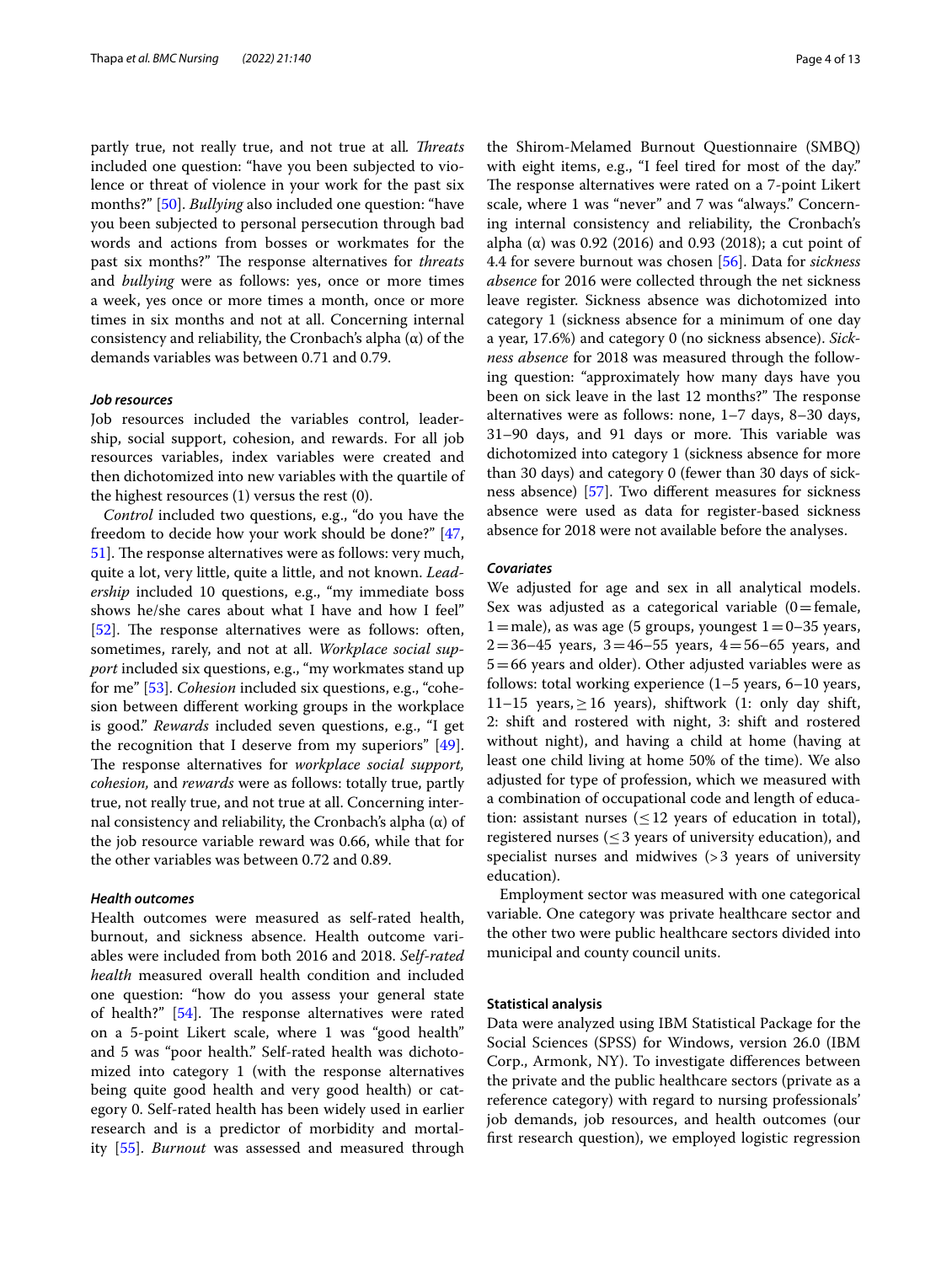analyses with job demand and job resource variables, in separate analyses, used as dependent variables.

To investigate prospective associations between nursing professionals' job demands and job resources in relation to health outcomes (self-rated health, burnout, and sickness absence) (our second research question), we performed prospective analyses in which job demands and job resources were measured in 2016 and health outcomes were measured in 2018. We adjusted for age and sex (model I) for all analyses, and thereafter also adjusted for profession type, shift work, work experiences, employment sectors, and having children at home (model II). As a fnal step (model III), we additionally adjusted for the outcome variables measured at time 1, in the respective analysis, e.g., if the outcome variable was burnout in 2018, the analysis was adjusted for burnout from 2016. For all analyses, a  $p$ -value of <0.05 was considered statistically signifcant.

## **Results**

#### **Demographic characteristics**

The demographic characteristics of the participants are presented in Table [1.](#page-4-0) In the cross-sectional analysis, the total number of respondents was 1114. At baseline, participants were aged 38–47 years, 78.5% of whom were married or a co-habitant. A higher proportion of study participants (89.9%) worked in the public healthcare sector, with 42.0% working in a municipality and 47.9% working in a county council. The sample represented more experienced participants, e.g., 39.4% of participants had job experience of  $\geq$  16 years. More participants (49.9%) were assistant nurses than nurses (18.5%) or specialist nurses and midwives  $(31.6%)$ . The number of nonrespondents in model II varied from 138 concerning the variable cohesion (most), followed by rewards (*n*=100), with the lowest number of non-respondents concerning the outcome variable sickness absence  $(n= 65)$ . A comparison analysis was conducted regarding the variable cohesion. Non-respondents were more often assistant nurses and those working with a shift work schedule

<span id="page-4-0"></span>**Table 1** Demographic characteristics of participants in private and public healthcare sectors in SLOSH 2016

| <b>Total</b><br>$(n = 1114)$     | <b>Private Section</b><br>$(n=113)$ | <b>Municipality</b><br>$(n = 463)$ | <b>County Council</b><br>$(n=533)$ |
|----------------------------------|-------------------------------------|------------------------------------|------------------------------------|
| Profession type (n)              |                                     |                                    |                                    |
| Assistant nurses                 | 48                                  | 374                                | 141                                |
| Registered nurses                | 24                                  | 37                                 | 144                                |
| Midwives and specialist nurses   | 41                                  | 57                                 | 248                                |
| Sex (%)                          |                                     |                                    |                                    |
| Male                             | 5.3                                 | 4.3                                | 10.5                               |
| Female                           | 94.7                                | 95.7                               | 89.5                               |
| Age (mean)                       | 51.84                               | 54.13                              | 52.77                              |
| Educational level (%)            |                                     |                                    |                                    |
| 9 years of school                | 6.3                                 | 15.2                               | 6.8                                |
| 12 years of school               | 18.6                                | 29.3                               | 11.6                               |
| University < 3 years             | 18.6                                | 30.6                               | 6.6                                |
| University > 3 years             | 8.9                                 | 9.2                                | 18                                 |
| Postgraduate education           | 47.3                                | 15.8                               | 57.5                               |
| Work experiences in years (%)    |                                     |                                    |                                    |
| $0-5$ years                      | 11.5                                | 7.6                                | 8.6                                |
| $6-10$ years                     | 10 <sup>°</sup>                     | 8.9                                | 13.7                               |
| $11-15$ years                    | 17.3                                | 14.6                               | 10.9                               |
| $\geq$ 16 years                  | 60.9                                | 68.8                               | 66.8                               |
| Work shift (%)                   |                                     |                                    |                                    |
| Only day shift                   | 56.8                                | 29.4                               | 50.2                               |
| Shift and rostered without night | 27                                  | 47.9                               | 24.4                               |
| Shift and rostered with night    | 16.2                                | 22.7                               | 25.4                               |
| Children at home (%)             | 39.4                                | 36.5                               | 39.1                               |
| Married or Cohabitant (%)        | 73.2                                | 81.8                               | 76.4                               |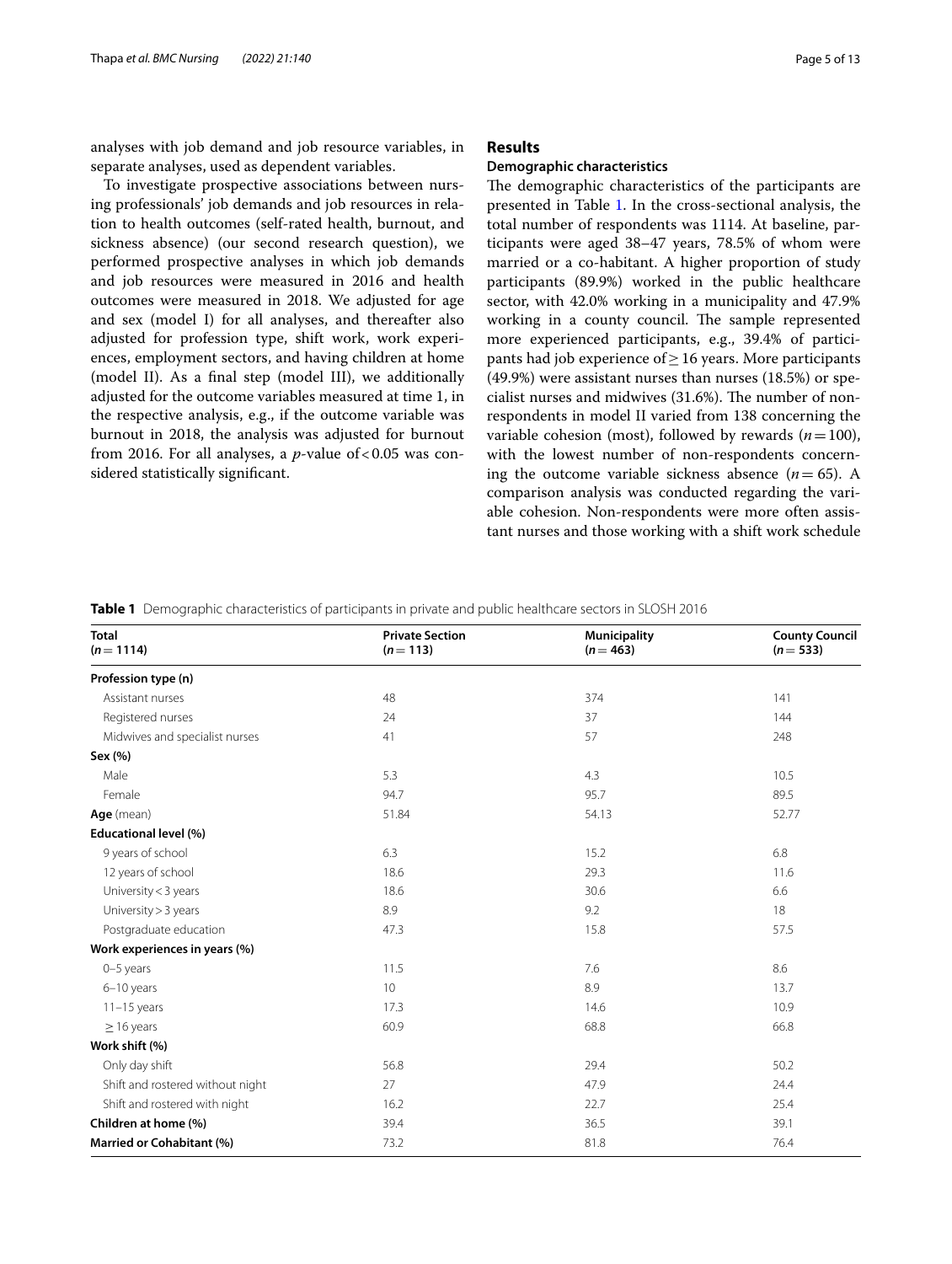and rostered without night shifts compared with the respondents.

In the prospective analyses, non-respondents varied for the health outcomes burnout (*n*= 280), self-rated health (*n*= 253), and sickness leave (*n*= 264). Non-respondents were more often assistant nurses, participants with less job experience and of a younger age  $(p < 0.001)$ , and those with shift work and rostered with night  $(p=0.007)$  compared to respondents.

## **Diferences between public and private sectors, in JD‑R and health outcomes**

The odds ratios and 95% confidence intervals from the frst set of logistic regression analyses (research question 1), including employment sector as the exposure and job demands, job resources, and health outcomes as the outcome variable, are presented in Table [2](#page-6-0).

#### **Job demands**

In model I, nursing professionals employed in the municipality had higher odds of experiencing threats  $(p < 0.001)$ and, in the county council, lower odds of experiencing bullying  $(p=0.025)$  compared with professionals in the private healthcare sector. However, in model II, there were no significance differences  $(p > 0.05)$ . There were also no statistically signifcant diferences in odds ratios regarding psychological demands, emotional demands, and efforts between public and private healthcare units (Table [2](#page-6-0)).

#### **Job resources**

In comparison, nursing professionals in the municipality and the county council reported a lower level of resources than those employed in the private healthcare sector. Nursing professionals working in the county council had significantly lower odds of control  $(p=0.007)$ and cohesion  $(p=0.002)$  in model I, and significantly lower odds of control  $(p=0.001)$ , cohesion  $(p=0.002)$ , and social support  $(p=0.049)$  in their work, compared to the private healthcare sector, in model II. The odds ratios of workplace cohesion were also signifcantly lower in the municipality compared to the private healthcare sector, in both model I ( $p=0.004$ ) and model II ( $p=0.004$ ) (Table [2](#page-6-0)).

## **Health outcomes**

There were no significant associations between whether nursing professionals were employed in the private or public healthcare sector in relation to the health outcome variables self-rated health, burnout, and sickness absence (Table [2](#page-6-0)).

## **Prospective association between JD‑R and health outcome in the private and public healthcare sectors**

The odds ratios and 95% confidence intervals from the second set of logistic regression analyses (research question 2), including job demands and job resources as the exposure, health outcomes (from 2016), and self-rated health, burnout, and sickness absence as the outcome variables (from 2018), are presented in Tables [3,](#page-7-0) [4,](#page-8-0) and [5](#page-8-1) respectively.

## **Association between job demands, job resources, and self‑rated health**

Concerning the *job demands variables*, psychological demands  $(p=0.01)$ , efforts  $(p=0.001)$ , and bullying  $(p=0.006)$  in model I and psychological demands  $(p < 0.001)$ , efforts  $(p < 0.001)$ , and bullying  $(p = 0.011)$  in model II were signifcantly associated with lower odds of self-rated health. Such a signifcant association was not found in model III. Emotional demands and threats were also not signifcantly associated with self-rated health (Table [3\)](#page-7-0).

Regarding the *job resources variables*, social support  $(p=0.004)$ , cohesion  $(p=0.010)$ , and rewards  $(p=0.001)$ in model I and social support  $(p=0.004)$ , cohesion  $(p=0.011)$ , and rewards  $(p=0.002)$  in model II were signifcantly associated with higher odds of self-rated health. No such signifcant association was found in model III (*p*>0.05) (Table [3\)](#page-7-0).

#### **Prospective association between job demands, job resources, and burnout**

For the *job demands variables*, psychological demands, emotional demands, and efforts were significantly  $(p<0.001)$  associated with higher odds ratios of burnout in both models I and II. Psychological demands  $(p<0.001)$ , emotional demands  $(p=0.037)$ , and efforts  $(p=0.011)$  were also significantly associated with higher burnout in model III. The variables threats and bullying were not significant  $(p>0.05)$  in any of the models  $(Table 4)$  $(Table 4)$ .

With respect to the *job resource variables,* social support was associated with signifcantly lower odds of burnout in models I ( $p=0.027$ ) and II ( $p=0.027$ ); however, the association was not signifcant in model III. Rewards were furthermore associated with a lower odd of burnout in model I ( $p = 0.000$ ), model II ( $p < 0.001$ ), and model III (*p*=0.013) (Table [4](#page-8-0)).

## **Association between job demands, job resources, and sick leave**

Concerning the *job demands variables*, psychological demands were significantly associated with a higher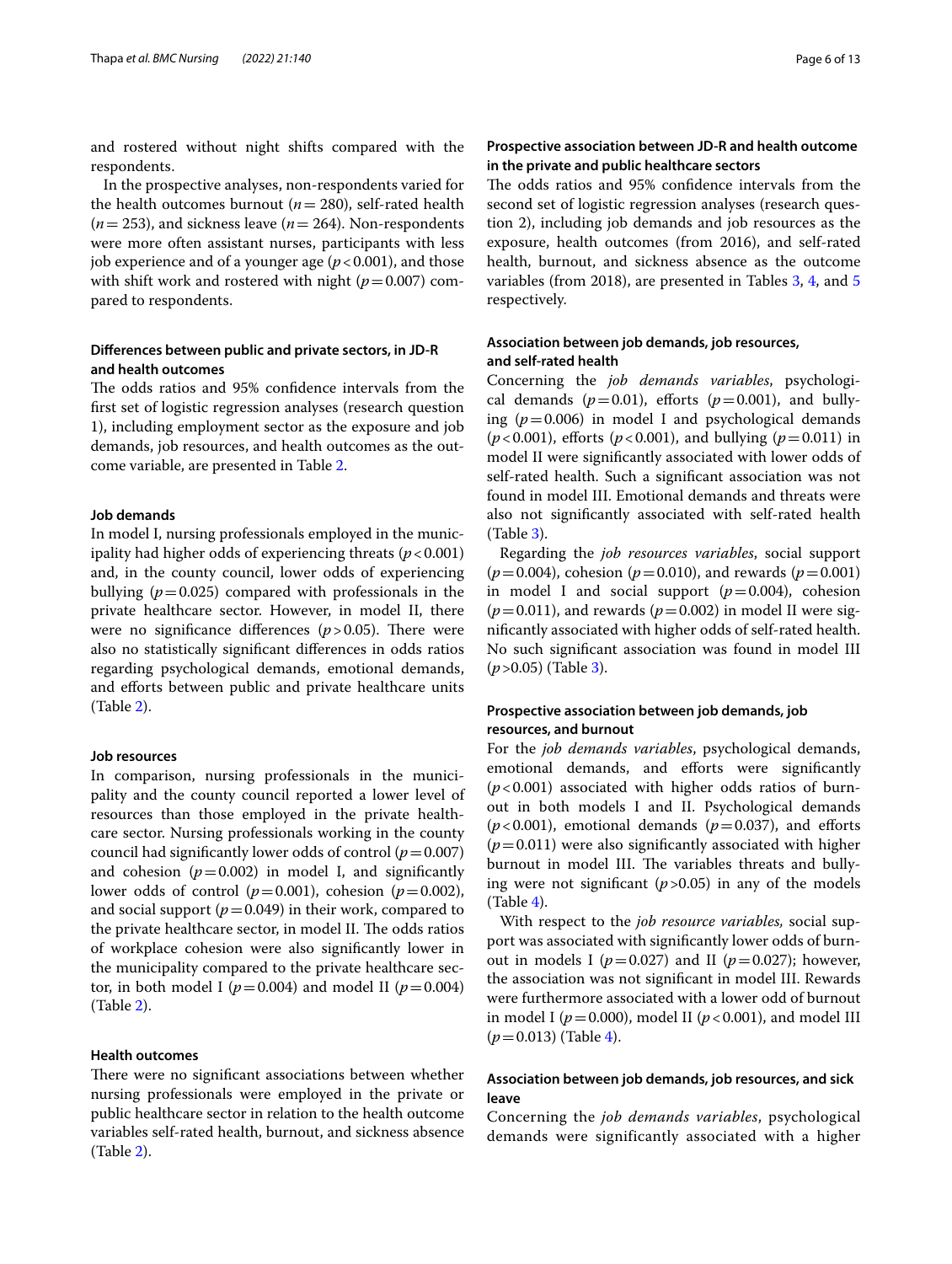<span id="page-6-0"></span>**Table 2** Odds ratios (OR) and 95% confidence intervals (CI) of nurses' and assistant nurses' job demands, job resources, and self-rated health in private and public healthcare sectors (i.e., municipality and county council). The private healthcare sector was used as a reference category

| <b>Variables</b>                        | Model I             | Model II            |
|-----------------------------------------|---------------------|---------------------|
| Demands                                 |                     |                     |
| Psychological demands ( $n = 1040$ )    |                     |                     |
| Private sector                          | $\mathbf{1}$        | $\mathbf{1}$        |
| Municipality                            | $0.76(0.46 - 1.26)$ | $0.65(0.39 - 1.10)$ |
| County council                          | $1.10(0.68 - 1.78)$ | $1.12(0.68 - 1.84)$ |
| Emotional demands ( $n = 1040$ )        |                     |                     |
| Private sector                          | $\mathbf{1}$        | $\mathbf{1}$        |
| Municipality                            | $1.06(0.65 - 1.72)$ | $0.92(0.56 - 1.53)$ |
| County council                          | $1.33(0.32 - 2.14)$ | 1.26 (0.77-2.05)    |
| Efforts ( $n = 1047$ )                  |                     |                     |
| Private sector                          | $\mathbf{1}$        | $\mathbf{1}$        |
| Municipality                            | $0.80(0.47 - 1.34)$ | $0.82(0.48 - 1.42)$ |
| County council                          | $0.96(0.58 - 1.60)$ | $0.87(0.51 - 1.47)$ |
| Threats ( $n = 1043$ )                  |                     |                     |
| Private sector                          | $\mathbf{1}$        | $\mathbf{1}$        |
| Municipality                            | 2.37 (1.42-3.93)    | $1.60(0.93 - 2.76)$ |
| County council                          | 1.13 (0.68-1.89)    | $0.97(0.56 - 1.69)$ |
| Bullying ( $n = 1043$ )                 |                     |                     |
| Private sector                          | $\mathbf{1}$        | $\mathbf{1}$        |
| Municipality                            | $0.73(0.38 - 1.39)$ | $0.72(0.37 - 1.41)$ |
| County council                          | $0.47(0.24 - 0.91)$ | $0.52(0.26 - 1.02)$ |
| <b>Resources</b>                        |                     |                     |
| Control ( $n = 1039$ )                  |                     |                     |
| Private sector                          | 1                   | $\mathbf{1}$        |
| Municipality                            | $0.84(0.51 - 1.36)$ | $1.26(0.76 - 2.13)$ |
| County council                          | $0.50(0.30 - 0.83)$ | $0.43(0.26 - 0.72)$ |
| Leadership ( $n = 1019$ )               |                     |                     |
| Private sector                          | $\mathbf{1}$        | $\mathbf{1}$        |
| Municipality                            | $0.98(0.59 - 1.63)$ | $0.96(0.57 - 1.62)$ |
| County council                          | $0.78(0.47 - 1.30)$ | $0.87(0.51 - 1.42)$ |
| Workplace social support ( $n = 1030$ ) |                     |                     |
| Private sector                          | $\mathbf{1}$        | $\mathbf{1}$        |
| Municipality                            | $0.68(0.43 - 1.09)$ | $0.78(0.48 - 1.27)$ |
| County council                          | $0.66(0.42 - 1.06)$ | $0.62(0.38 - 1.00)$ |
| Cohesion ( $n = 976$ )                  |                     |                     |
| Private sector                          |                     |                     |
| Municipality                            | $0.46(0.29 - 0.73)$ | $0.53(0.33 - 0.87)$ |
| County council                          | $0.48(0.30 - 0.75)$ | $0.47(0.29 - 0.75)$ |
| Rewards ( $n = 1015$ )                  |                     |                     |
| Private sector                          | $\mathbf{1}$        | 1                   |
| Municipality                            | $0.79(0.49 - 1.28)$ | $1.11(0.66 - 1.86)$ |
| County council                          | $0.83(0.51 - 1.34)$ | $0.78(0.48 - 1.29)$ |
| <b>Health outcomes</b>                  |                     |                     |
| Self-rated health ( $n = 1037$ )        |                     |                     |
| Private sector                          | $\mathbf{1}$        | 1                   |
| Municipality                            | 1.25 (0.74-2.09)    | $1.25(0.73 - 2.13)$ |
| County council                          | $1.36(0.82 - 2.27)$ | $1.31(0.78 - 2.21)$ |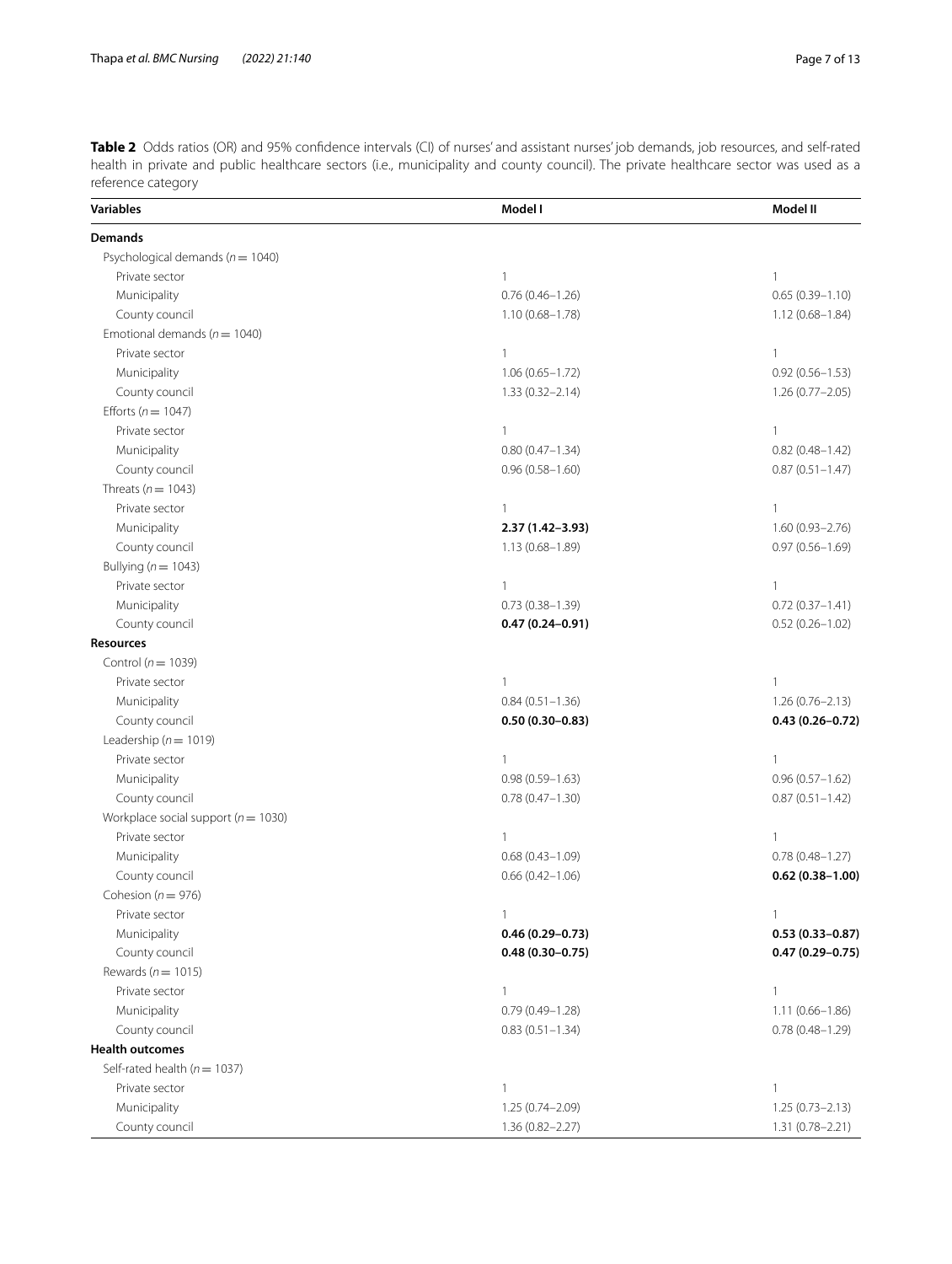| <b>Variables</b>                               | Model I             | Model II            |
|------------------------------------------------|---------------------|---------------------|
| Burnout ( $n = 1030$ )                         |                     |                     |
| Private sector                                 |                     |                     |
| Municipality                                   | $1.29(0.61 - 2.75)$ | $1.15(0.52 - 2.50)$ |
| County council                                 | $1.15(0.54 - 2.43)$ | $1.15(0.53 - 2.49)$ |
| Sickness absence days in a year ( $n = 1049$ ) |                     |                     |
| Private sector                                 |                     |                     |
| Municipality                                   | $1.54(0.84 - 2.84)$ | $1.38(0.73 - 2.59)$ |
| County council                                 | $1.47(0.80 - 2.70)$ | $1.61(0.87 - 2.99)$ |

Model I: adjusted for sex and age

Model II: adjusted for sex, age, profession type, work experience, children at home, and shift work types

Values in bold type indicate signifcant result (*p* <0.05)

<span id="page-7-0"></span>**Table 3** Odds ratios (OR) and 95% confdence intervals (CI) of prospective (2 years) association between job demands, job resources (2016), and self-rated health (2018) in private and public healthcare sectors

| Demands and Resources (2016)        | Self-rated Health (2018) |                     |                     |
|-------------------------------------|--------------------------|---------------------|---------------------|
|                                     | Model I                  | Model II            | Model III           |
| <b>DEMANDS</b>                      |                          |                     |                     |
| Psychological demands ( $n = 799$ ) | $0.52(0.36 - 0.76)$      | $0.46(0.31 - 0.68)$ | $0.69(0.44 - 1.10)$ |
| Emotional demands ( $n = 801$ )     | $0.78(0.54 - 1.13)$      | $0.75(0.72 - 1.09)$ | $0.92(0.59 - 1.42)$ |
| Efforts ( $n = 806$ )               | $0.51(0.35-0.76)$        | $0.49(0.32 - 0.73)$ | $0.65(0.41 - 1.03)$ |
| Threats $(n = 801)$                 | $0.71(0.49 - 1.03)$      | $0.72(0.49 - 1.07)$ | $0.90(0.57 - 1.41)$ |
| Bullying ( $n = 801$ )              | $0.48(0.28 - 0.81)$      | $0.49(0.29 - 0.85)$ | $0.64(0.34 - 1.22)$ |
| <b>RESOURCES</b>                    |                          |                     |                     |
| Control ( $n = 801$ )               | $1.34(0.87 - 2.06)$      | $1.44(0.91 - 2.26)$ | $1.16(0.70 - 1.92)$ |
| Leadership ( $n = 783$ )            | $1.20(0.78 - 1.85)$      | $1.21(0.79 - 1.88)$ | $0.98(0.60 - 1.61)$ |
| Social support ( $n = 790$ )        | $1.91(1.23 - 2.95)$      | 1.92 (1.23-2.96)    | $1.25(0.76 - 2.03)$ |
| Cohesion ( $n = 754$ )              | $1.81(1.68 - 1.43)$      | $1.82(1.14 - 2.90)$ | $1.23(0.73 - 2.07)$ |
| Rewards ( $n = 777$ )               | $2.12(1.34 - 3.37)$      | 2.11 (1.32-3.38)    | 1.50 (0.89-2.54)    |

Model I: adjusted for sex and age

Model II: adjusted for sex, age, profession type, employment sector, work experience, children at home, and shift work types

Model III: adjusted for all co-variates in Model I and II as well as self-rated health from 2016

Values in bold type indicate signifcant result (*p* <0.05)

 $n=$  total cases included in the analysis

odds of sickness absence in model I  $(p=0.023)$  and model II ( $p = 0.014$ ) but only showed a trend for such significance  $(p=0.052)$  in model III. Similarly, efforts were significantly associated with a higher odds of sickness absence in model I  $(p=0.015)$ , model II  $(p=0.011)$ , and model III ( $p=0.047$ ) (Table [5](#page-8-1)).

Only the *job resource variable* rewards was significantly associated with a lower odds of sickness absence in models I ( $p = 0.045$ ) but not in model II ( $p > 0.05$ ). The association was not significant in model III (*p* >0.05) (Table [5](#page-8-1)).

#### **Discussion**

Our research highlighted the association between Swedish nursing professionals' job demands and job resources and health outcomes with comparisons between the public and private healthcare sectors. We found that nursing professionals employed in the public healthcare sector had higher odds of experiencing threats and lower odds of experiencing cohesion, bullying, control, and social support compared with the private healthcare sector. However, there were no statistically signifcant diferences regarding health outcomes or sickness absence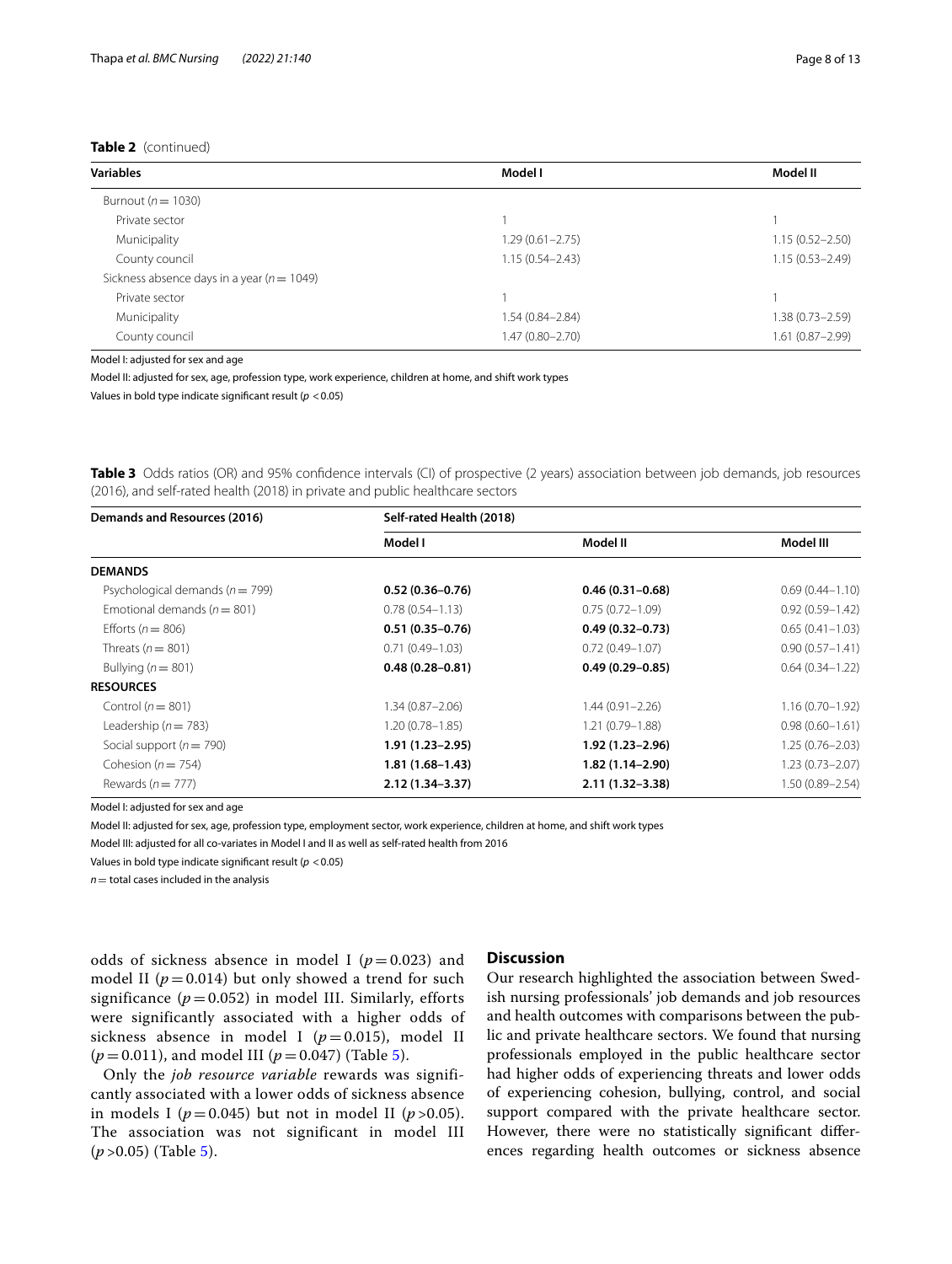<span id="page-8-0"></span>**Table 4** Odds ratios (OR) and 95% confdence intervals (CI) of prospective (2 years) associations between job demands, job resources (2016), and burnout (2018) in private and public healthcare sectors

| Demands and Resources (2016)        | <b>Burnout (2018)</b> |                     |                     |
|-------------------------------------|-----------------------|---------------------|---------------------|
|                                     | Model I               | Model II            | Model III           |
| <b>DEMANDS</b>                      |                       |                     |                     |
| Psychological demands ( $n = 772$ ) | $3.50(2.15 - 5.70)$   | $3.64(2.20 - 6.04)$ | $1.78(1.04 - 3.07)$ |
| Emotional demands ( $n = 773$ )     | 2.90 (1.76-4.75)      | 2.97 (1.79–4.94)    | $2.08(1.18 - 3.67)$ |
| Efforts ( $n = 777$ )               | 2.90 (1.76-4.75)      | 2.97 (1.79-4.94)    | $2.08(1.18 - 3.67)$ |
| Threats ( $n = 773$ )               | $1.48(0.91 - 2.42)$   | $1.52(0.89 - 2.57)$ | $1.11(0.62 - 2.00)$ |
| Bullying ( $n = 773$ )              | 1.33 (0.63–2.82)      | $1.27(0.59 - 2.75)$ | $0.77(0.32 - 1.87)$ |
| <b>RESOURCES</b>                    |                       |                     |                     |
| Control ( $n = 774$ )               | $0.93(0.53 - 1.65)$   | $0.96(0.53 - 1.74)$ | $0.59(0.60 - 2.13)$ |
| Leadership ( $n = 756$ )            | $0.70(0.37 - 1.31)$   | $0.69(0.37 - 1.31)$ | $0.98(0.49 - 1.94)$ |
| Social support ( $n = 763$ )        | $0.50(0.27-0.92)$     | $0.49(0.26 - 0.92)$ | $0.77(0.40 - 1.50)$ |
| Cohesion ( $n = 730$ )              | $0.53(0.28 - 1.02)$   | $0.55(0.28 - 1.05)$ | $0.85(0.43 - 1.71)$ |
| Rewards ( $n = 751$ )               | $0.21(0.09 - 0.49)$   | $0.22(0.09 - 0.51)$ | $0.33(0.13 - 0.79)$ |

Model I: adjusted for sex and age

Model II: adjusted for sex, age, profession type, employment sector, work experience, children at home, and shift work types

Model III: adjusted for all co-variates in Model I and II as well as burnout from 2016

Values in bold type indicate signifcant result (*p* <0.05)

 $n=$  total cases included in the analysis

<span id="page-8-1"></span>**Table 5** Odds ratios (OR) and 95% confidence intervals (CI) of prospective (2 years) association between job demands, job resources (in 2016), and sickness absence (2018) in private and public healthcare sectors

| Demands and Resources (2016)        | Sickness Absence (2018) |                     |                     |
|-------------------------------------|-------------------------|---------------------|---------------------|
|                                     | Model I                 | Model II            | Model III           |
| <b>DEMANDS</b>                      |                         |                     |                     |
| Psychological demands ( $n = 798$ ) | 1.78 (1.08-2.92)        | $1.89(1.13 - 3.13)$ | .70 (1.00–2.84)     |
| Emotional demands ( $n = 800$ )     | $1.12(0.69 - 1.84)$     | $1.16(0.70 - 1.92)$ | $1.27(0.75 - 2.15)$ |
| Efforts ( $n = 804$ )               | $1.88(1.13 - 3.13)$     | $1.95(1.17 - 3.27)$ | 1.71 (1.01-2.90)    |
| Threats ( $n = 799$ )               | $1.43(0.88 - 2.32)$     | $1.35(0.80 - 2.26)$ | $1.28(0.75 - 2.15)$ |
| Bullying ( $n = 799$ )              | $0.88(0.39 - 2.00)$     | $0.88(0.38 - 2.01)$ | $0.79(0.33 - 1.84)$ |
| <b>RESOURCES</b>                    |                         |                     |                     |
| Control ( $n = 800$ )               | $0.67(0.37-1.23)$       | $0.69(0.37 - 1.28)$ | $0.75(0.40-1.40)$   |
| Leadership ( $n = 782$ )            | $0.98(0.55 - 1.73)$     | $0.99(0.55 - 1.75)$ | $0.95(0.53 - 1.72)$ |
| Social support ( $n = 789$ )        | $0.85(0.50-1.44)$       | $0.86(0.50-1.48)$   | $0.92(0.53 - 1.60)$ |
| Cohesion ( $n = 752$ )              | $0.77(0.43 - 1.38)$     | $0.77(0.43 - 1.39)$ | $0.82(0.45 - 1.49)$ |
| Rewards ( $n = 776$ )               | $0.53(0.29 - 0.99)$     | $0.54(0.29 - 1.01)$ | $0.61(0.32 - 1.16)$ |

Model I: adjusted for sex and age

Model II: adjusted for sex, age, profession type, employment sector, work experience, children at home, and shift work types

Model III: adjusted for all co-variates in Model I and II as well as sickness absence from 2016

Values in bold type indicate signifcant result (*p* <0.05)

 $n=$  total cases included in the analysis

between the private and public healthcare sectors. The prospective analysis demonstrated that job resources (social support, cohesion, and rewards) were associated with positive health outcomes among nursing professionals. Conversely, high job demands (psychosocial demands, emotional demands, and efforts) were associated with negative health outcomes. Job demands (psychological demands and efforts) were also associated with increased sickness absence among nursing professionals.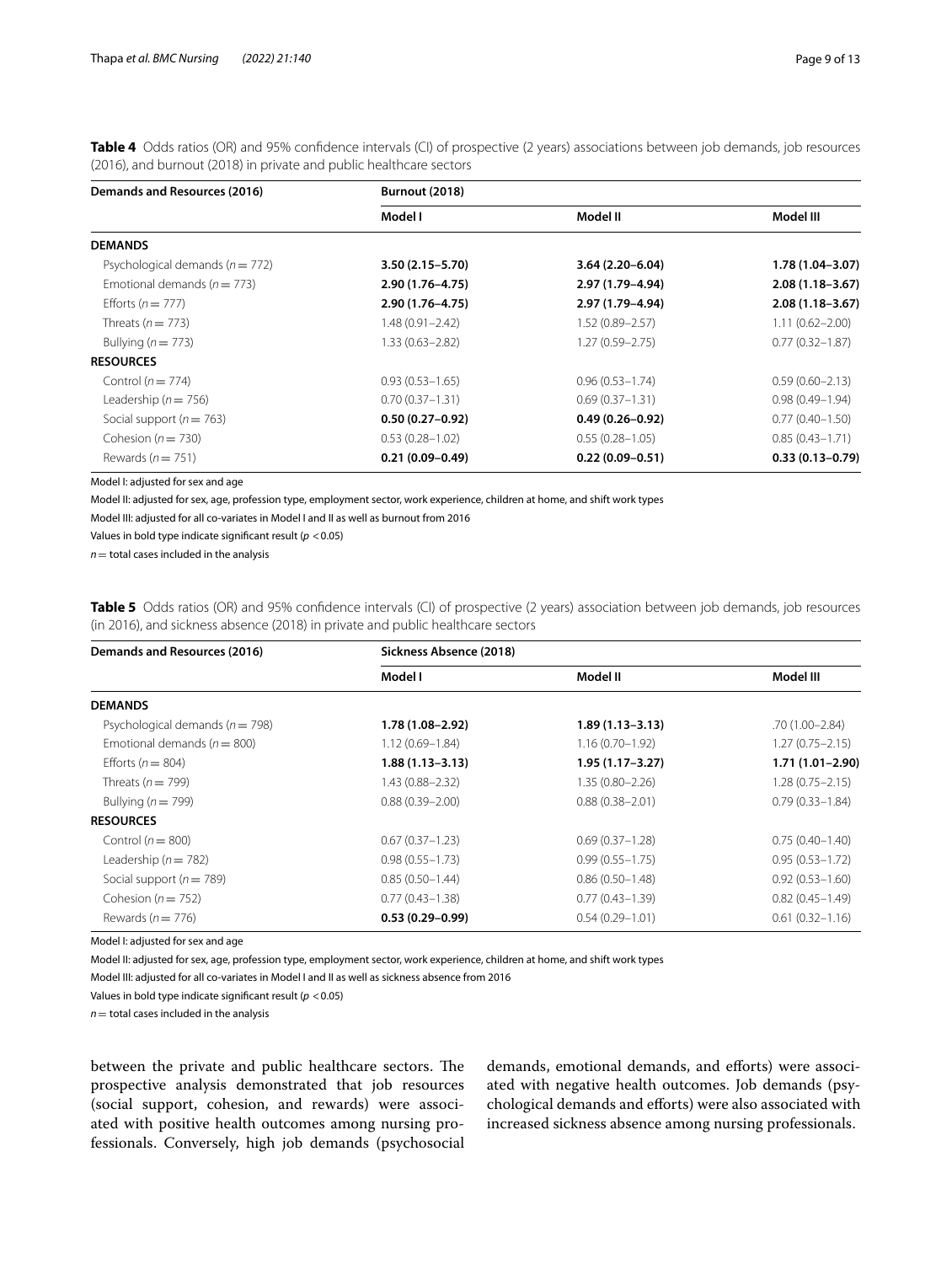Job demands such as threats were higher in the public healthcare sector (the municipality), whereas bullying was lower in the public healthcare sector (the county council), compared with the private healthcare sector. The prevalence of workplace bullying  $[58]$  $[58]$  and threats (verbal abuse) is common among healthcare professionals [[59](#page-12-22)]. Before this study, there was limited research comparing workplace threats and bullying between the private and public healthcare sectors in Sweden.

Result of this study showed that nursing professionals employed in public healthcare units had less control, cohesion, and social support compared to those employed in the private sector. Previous research has indicated that type of resources can play a role regarding the diferences between the employment sectors in Sweden. Hansen and colleagues [\[60](#page-12-23)] showed that job resources such as social support, feedback and goal clarity did not difer between the sectors. However, autonomy was higher and supervisor support lower in the public sector [[60\]](#page-12-23). Similarly, job resources such as control was higher in public hospitals [\[32\]](#page-11-31) and job commitment and satisfaction were lower in private sector hospitals [[41\]](#page-12-4).

Our prospective analysis showed that job resources were associated with fewer instances of burnout, and poor self-rated health; in contrast, job demands were associated with a greater incidence of sick leave, burnout, and worsened self-rated health. These results are in line with other research that has shown that ample job resources are associated with positive health outcomes, whereas higher job demands are associated with negative health outcomes [\[61\]](#page-12-24). Work environmental factors, such as psychological demands, emotional demands, and high workload, are associated with an increased risk for developing exhaustion, whereas workplace support is protective for emotional exhaustion [[62\]](#page-12-25). Similarly, job demands, such as emotional demands, are associated with sickness absence [[63](#page-12-26)], and bullying is associated with stress and anxiety [\[64](#page-12-27)]. Emotional demands are also a predictor of burnout and negative job efficiency  $[65]$  $[65]$  as well as the intention to leave the nursing profession [\[66](#page-12-29)].

In this study, we found that resource variables such as social support and rewards were associated with better self-rated health and a lower incidence of burnout. Similarly, cohesion was associated with better self-rated health among nursing professionals. Previous research confrms that lower social support was associated with dissatisfaction and burnout syndrome [[67](#page-12-30)]. In addition, workplace cohesion has been described as an important social capital resource, one which contributes to allowing nurses to fully use their abilities and feeling an increased sense of security in the workplace  $[68]$  $[68]$ . This is in line with a systematic review that showed that social support plays an important role in ensuring nurses' quality of life and minimizing burnout [\[43](#page-12-6)].

In relation to Demerouti and Bakker [[29\]](#page-11-28) in the JD-R model, job demands and job resources have been demonstrated to be parallel drivers of employees' health and well-being and, when job resources are lacking, higher job demands are associated with a lower level of work engagement [\[30](#page-11-29)]. Similarly, when ample job resources are available, high job demands can actually increase job motivation [[26](#page-11-25)] and job satisfaction [\[69](#page-12-32)], and can reduce nurses' turnover rate [\[26](#page-11-25), [70](#page-12-33)]. Job resources, such as a supportive social climate, contribute to positive feelings and enhanced energy [\[71](#page-12-34)] and can foster a sense of togetherness and help to create a more sustainable workplace [\[72](#page-12-35)]. In contrast, low social support and low control are associated with dissatisfaction and burnout syndrome among nursing professionals [\[67\]](#page-12-30). Hence, the need for a work environment with more abundant resources for employees is important for improving their general health.

Our results highlighted the increased need for job resources and decreased job demands among nursing professionals in order to improve health and minimize sickness leave and burnout. Such knowledge is useful for promoting nursing professionals' work-related health. Therefore, sustaining nursing professionals' workplace health through resources in relation to strains and demands is an important component for nursing professionals' health in the workplace. This has become particularly evident during the COVID-19 pandemic, with nurses and other health practitioners experiencing severe psychosocial burden, stress, and trauma [\[73](#page-12-36)]. Protecting and promoting the health of nursing professionals is therefore essential. At the same time, it is important to establish sustainable solutions through more welladapted resources to provide a healthy work environment [[74,](#page-12-37) [75](#page-12-38)]. A healthy work environment can be created by bolstering supportive networks, engagement, and supportive leadership [[76\]](#page-12-39). For sustainability and to maintain the health of nursing professionals, employers should adopt a systematic approach. This includes minimizing workloads and ofering opportunities for supervision and reflection, which can be achieved through managerial and social support in the workplace [\[24](#page-11-23)].

#### **Strengths and limitations**

One strength of this study was that it was among the few studies that to date have jointly investigated job resources and job demands and their impact on health outcomes and sickness absence among nursing professionals in Sweden. The SLOSH study included a representative sample of the Swedish workforce. The study was prospective, and reverse associations between workplace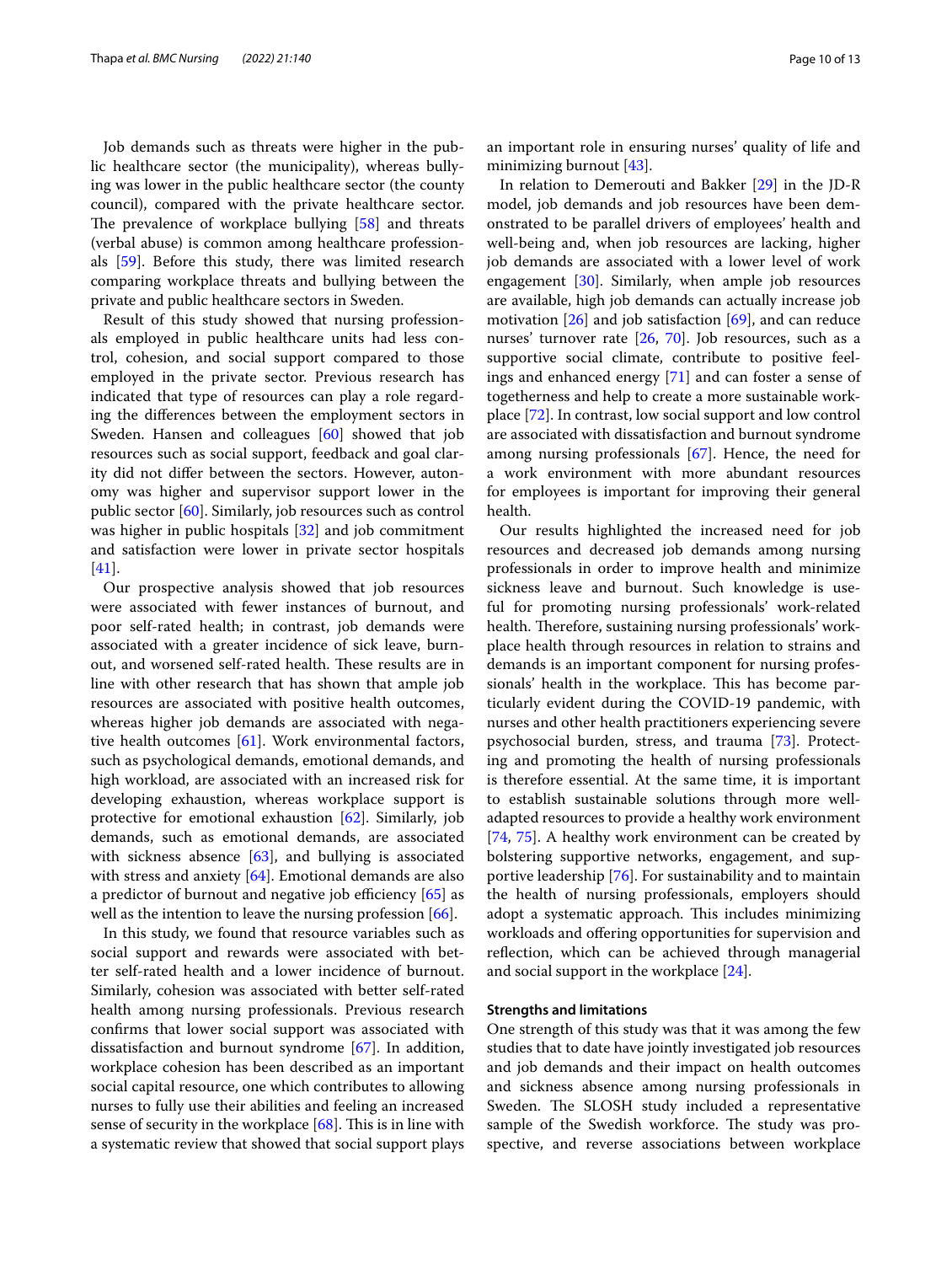and health variables were not analyzed. Thus, we could not take possible reverse causality into account. One of the limitations of this study was that the number of private healthcare employees was only 10%, which may have infuenced the reliability of group diferences in terms of job demands and job resources. The distribution of nursing professionals in the private healthcare sector in Sweden is higher in comparison to our sample. Therefore, including more participants from the private healthcare sector would have better refected the distribution of nursing professionals between the private and public healthcare sectors in Sweden. Another limitation was that sickness absence measures for 2016 were registerbased and, for 2018, were self-reported through a questionnaire. Similar data collection procedures could have yielded more reliable and comparable results for sickness absence measures.

In this study, the number of participants included in each of the prospective analyses differed. Therefore, we prioritized to keep as many observations as possible in each analysis over using a smaller but constant sample across analyses and a flow-chart was not presented. The percentage of missing data for each variable was low and listwise deletion was therefore considered an acceptable method for handling missing values.

Internal consistency reliability was good for a majority of the questions, but the Cronbach's alpha for the variable reward was only 0.66. This may indicate that items need to be developed in a way so that they will be more suited to nursing professionals. In future studies, additional psychometric testing of the items in the reward variable among nursing professionals could be valuable. Furthermore, the attrition between SLOSH waves was high. Another possible limitation was that we did not have information about the types of healthcare units at which the nursing professionals were employed. The private and public healthcare sectors organize somewhat diferent kinds of healthcare (e.g., hospital vs. primary care), and we cannot rule out that the results would have been different if we had been able to adjust for the type of healthcare provided. There may be larger differences in terms of work environment depending on work types and responsibilities in private and public healthcare sector facilities than the present study showed had we been able to adjust for type of healthcare.

#### **Conclusions**

Work-related job demands have a negative efect, whereas job resources have a positive effect on nursing professionals' health outcomes and sickness absence over time. The association of the work environment with health outcomes for nursing professionals appears to be similar in the private and public healthcare sectors in Sweden. However, the threats are higher in the public healthcare sector and concerning resources, control and cohesion are lower in the public healthcare sector compared with the private healthcare sector. Therefore, we suggest that managers and organization within public healthcare sector need to focus on improving work environment by strengthening employees' control and cohesion at work. Intervention studies are needed to elucidate to what extent nursing professionals' health can be enhanced by increased job resources and decreased job demands. The present study suggests that social support and rewards in particular should be the focus of such studies.

#### **Abbreviations**

SLOSH: Swedish Longitudinal Occupational Survey of Health; JD-R: Job Demands-Resources.

#### **Acknowledgements**

We acknowledge the support of Scribendi Inc. (Chatham, ON, Canada) for the professional language editing and proofreading of this work.

#### **Authors' contributions**

AN was the principal investigator of the study and formulated the aim together with DT and JS. DT, JS, and AN primarily analyzed the data and involved AE-B, AK, KAJ at the end and made significant intellectual contributions to the analytical process. DT drafted the manuscript. JS, AE-B, KAJ, AK and AN contributed equally to fnalizing the manuscript. All authors approved the fnal version of the manuscript.

#### **Funding**

Open access funding provided by University of Skövde. This work was supported by AFA Insurance (grant 150474), the Swedish Research Council for Health, Working Life and Welfare (FORTE) through the Stockholm Stress Center (grant 2009–1758), the Swedish Research Council (VR; grant 2013–0164 and 2013–01646) and the School of Health Sciences at the University of Skövde, Sweden. The funders had no role in the study design, data analysis, the preparation of the manuscript or decision to publish the manuscript.

#### **Availability of data and materials**

The SLOSH data cannot be made fully publicly available due to legal restrictions. We are not allowed to publish the data set underlying our fndings since that would compromise the integrity and privacy of the study participants. For data requests please contact the SLOSH data manager Constanze Leineweber at constanze.leineweber@su.se.

#### **Declarations**

#### **Ethics approval and consent to participate**

The Regional Research Ethics Board in Stockholm approved the SLOSH study (Dnr: 2017/236–3). The SLOSH-study is a survey study and based on participants' written consent. The study is carried out in accordance with the Swedish legislation and guidelines.

#### **Consent for Publication**

Not applicable.

#### **Competing interests** The authors declare that they have no conficts of interest.

#### **Author details**

<sup>1</sup> Department of Nursing and Reproductive, Perinatal and Sexual Health, School of Health Sciences, University of Skövde, PO Box 408, 541 28 Skövde, Sweden. <sup>2</sup> School of Health and Welfare, Jönköping University, Box 1026, 551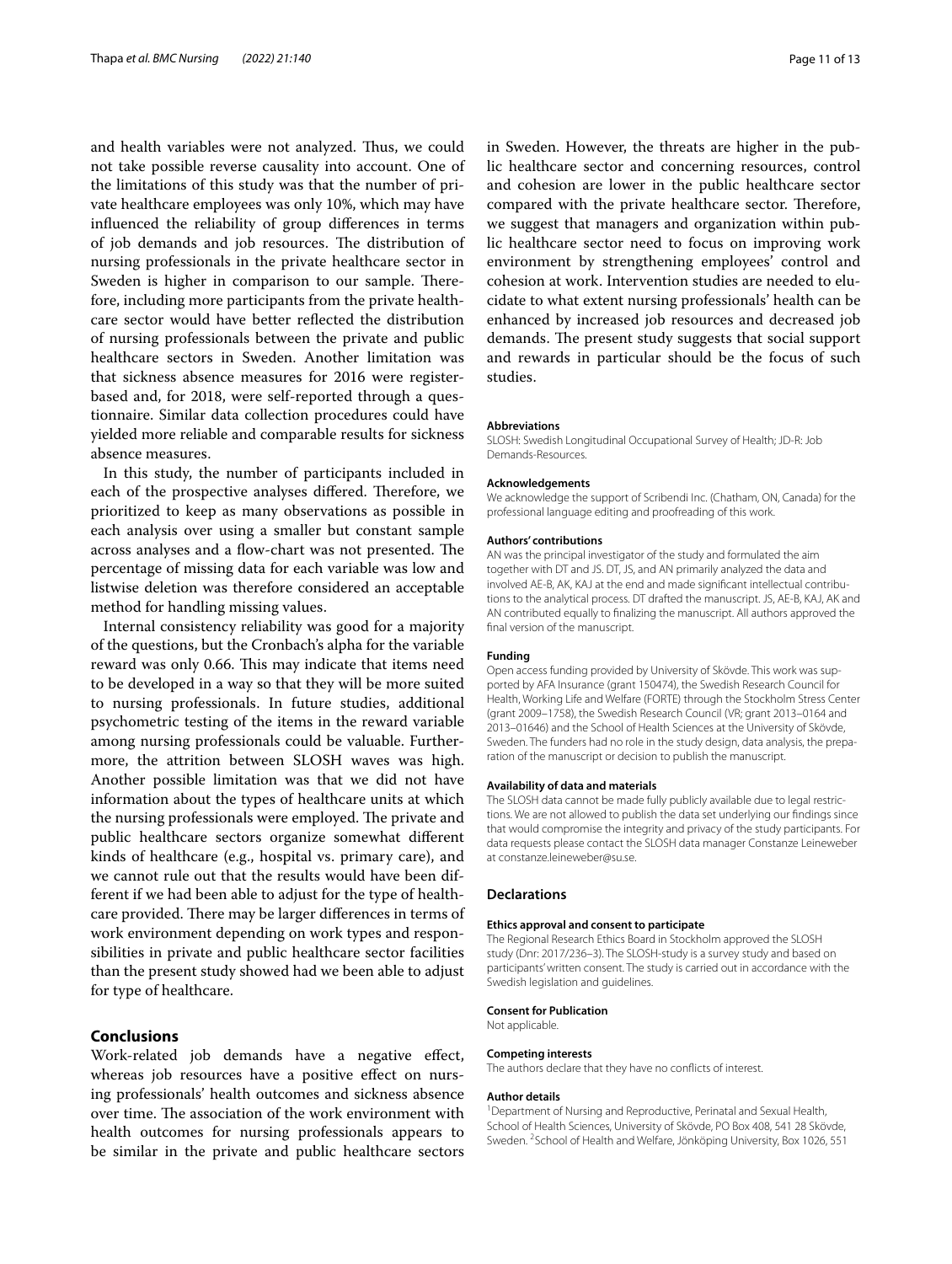11 Jönköping, Sweden. <sup>3</sup> Department of Psychology, Stress Research Institute, Stockholm University, 106 91 Stockholm, Sweden. <sup>4</sup>Department of Health Sciences, University West, Gustava Melins gata 2, 461 32 Trollhättan, Sweden. <sup>5</sup> Department of Behavioural Sciences, Faculty of Health Sciences, Oslo Metropolitan University, PO Box 4, 0130 Oslo, Norway. <sup>6</sup>Faculty of Health Studies, VID Specialized University, Vågsgaten 40, 4306 Sandnes, Norway. 7 Department of Public Health, School of Health Sciences, University of Skövde, PO Box 408, 541 28 Skövde, Sweden. <sup>8</sup>Department of Internal Medicine and Clinical Nutrition, Institute of Medicine, Sahlgrenska Academy at University of Gothenburg, Box 400, 405 30 Gothenburg, Sweden. <sup>9</sup> Department of Community Medicine, Faculty of Health Sciences, UiT The Arctic University of Norway, PO Box 6050, 9037 Langnes, Norway. <sup>10</sup> Department of Public Health and Caring Sciences BMC, Uppsala University, Husargatan 3, Box 564, 751 22 Uppsala, Sweden.

#### Received: 30 June 2021 Accepted: 27 May 2022 Published online: 06 June 2022

#### **References**

- <span id="page-11-0"></span>Cimiotti JP, Aiken LH, Sloane DM, Wu ES. Nurse staffing, burnout, and health care–associated infection. Am J Infect Control. 2012;40(6):486–90.
- <span id="page-11-1"></span>Hassard J, Teoh KRH, Visockaite G, Dewe P, Cox T. The cost of workrelated stress to society: A systematic review. J Occup Health Psychol. 2018;23(1):1–17.
- <span id="page-11-2"></span>3. European Agency for Safety and Health at Work. Third European Survey of Enterprises on New and Emerging Risks (ESENER 3). 2019. [Available from: [https://osha.europa.eu/en/publications/third-european-survey](https://osha.europa.eu/en/publications/third-european-survey-enterprises-new-and-emerging-risks-esener-3) [enterprises-new-and-emerging-risks-esener-3](https://osha.europa.eu/en/publications/third-european-survey-enterprises-new-and-emerging-risks-esener-3).
- <span id="page-11-3"></span>Swedish Social Insurance Agency. Korta analyser 2018. Personalsammansättning och företagsstorlek förklarar skillnader i sjukfrånvaro mellan privat och offentlig sektor [Translation:Brief analyses 2018. Staff composition and company size explain diferences in sick leave between private and public sector]: Försäkringskassa; 2018. [Available from: [https://www.forsa](https://www.forsakringskassan.se/wps/wcm/connect/528676c6-97cc-46bf-b639-72f14427dc5e/korta-analyser-2018-1.pdf?MOD=AJPERES&CVID) [kringskassan.se/wps/wcm/connect/528676c6-97cc-46bf-b639-72f14](https://www.forsakringskassan.se/wps/wcm/connect/528676c6-97cc-46bf-b639-72f14427dc5e/korta-analyser-2018-1.pdf?MOD=AJPERES&CVID) [427dc5e/korta-analyser-2018-1.pdf?MOD](https://www.forsakringskassan.se/wps/wcm/connect/528676c6-97cc-46bf-b639-72f14427dc5e/korta-analyser-2018-1.pdf?MOD=AJPERES&CVID)=AJPERES&CVID=.
- <span id="page-11-4"></span>5. Swedish Social Insurance Agency. Rapport – Uppföljning av sjukfrånvarons utveckling 2018 [Translation: Report - Follow-up of sick leave development 2018]. 2018. [Available from: [https://www.forsakringskass](https://www.forsakringskassan.se/wps/wcm/connect/d3d2d056-0ae7-46d9-b350-ac87e4696f1c/rapport-uppfoljning-av-sjukfranvarons-utveckling-2018-svar-pa-regeringsuppdrag-dnr-002671-2018.pdf?MOD=AJPERES&CVID) [an.se/wps/wcm/connect/d3d2d056-0ae7-46d9-b350-ac87e4696f1c/](https://www.forsakringskassan.se/wps/wcm/connect/d3d2d056-0ae7-46d9-b350-ac87e4696f1c/rapport-uppfoljning-av-sjukfranvarons-utveckling-2018-svar-pa-regeringsuppdrag-dnr-002671-2018.pdf?MOD=AJPERES&CVID) [rapport-uppfoljning-av-sjukfranvarons-utveckling-2018-svar-pa-reger](https://www.forsakringskassan.se/wps/wcm/connect/d3d2d056-0ae7-46d9-b350-ac87e4696f1c/rapport-uppfoljning-av-sjukfranvarons-utveckling-2018-svar-pa-regeringsuppdrag-dnr-002671-2018.pdf?MOD=AJPERES&CVID) [ingsuppdrag-dnr-002671-2018.pdf?MOD](https://www.forsakringskassan.se/wps/wcm/connect/d3d2d056-0ae7-46d9-b350-ac87e4696f1c/rapport-uppfoljning-av-sjukfranvarons-utveckling-2018-svar-pa-regeringsuppdrag-dnr-002671-2018.pdf?MOD=AJPERES&CVID)=AJPERES&CVID=.
- <span id="page-11-5"></span>6. Swedish Work Environment Authority. Arbetsmiljöstatistik Rapport 2020 [Translation: Work Environment Statistics 2020]. 2020. [Available from: [https://www.av.se/globalassets/fler/statistik/arbetsskador-2019/arbet](https://www.av.se/globalassets/filer/statistik/arbetsskador-2019/arbetsmiljostatistik-rapport-2020-01_arbetsskador-2019.pdf) [smiljostatistik-rapport-2020-01\\_arbetsskador-2019.pdf](https://www.av.se/globalassets/filer/statistik/arbetsskador-2019/arbetsmiljostatistik-rapport-2020-01_arbetsskador-2019.pdf).
- <span id="page-11-6"></span>7. Bria M, Baban A, Dumitrascu DL. Systematic review of burnout risk factors among European healthcare professionals. Cognition, Brain, Behavior: An Interdisciplinary Journal. 2012;16(3):423–52.
- <span id="page-11-7"></span>8. Sasso L, Bagnasco A, Catania G, Zanini M, Aleo G, Watson R, et al. Push and pull factors of nurses' intention to leave. J Nurs Manag. 2019;27(5):946–54.
- <span id="page-11-8"></span>9. Van den Heede K, Bouckaert N, Van de Voorde C. The impact of an ageing population on the required hospital capacity: results from forecast analysis on administrative data. European Geriatric Medicine. 2019;10(5):697–705.
- <span id="page-11-9"></span>10. World Health Organization. State of the World's nursing 2020- Executive summary. 2020. [cited 2021 9 March ]. Available from: [https://apps.who.](https://apps.who.int/iris/bitstream/handle/10665/331673/9789240003293-eng.pdf) [int/iris/bitstream/handle/10665/331673/9789240003293-eng.pdf.](https://apps.who.int/iris/bitstream/handle/10665/331673/9789240003293-eng.pdf)
- <span id="page-11-10"></span>11. Drennan VM, Ross F. Global nurse shortages—the facts, the impact and action for change. Br Med Bull. 2019;130(1):25–37.
- <span id="page-11-11"></span>12. Suleiman-Martos N, Albendín-García L, Gómez-Urquiza JL, Vargas-Román K, Ramirez-Baena L, Ortega-Campos E, et al. Prevalence and Predictors of Burnout in Midwives: A Systematic Review and Meta-Analysis. Int J Environ Res Public Health. 2020;17(2):641.
- <span id="page-11-12"></span>13. Woo T, Ho R, Tang A, Tam W. Global prevalence of burnout symptoms among nurses: A systematic review and meta-analysis. J Psychiatr Res. 2020;123:9–20.
- <span id="page-11-13"></span>14. Cooper SL, Carleton HL, Chamberlain SA, Cummings GG, Bambrick W, Estabrooks CA. Burnout in the nursing home health care aide: A systematic review. Burn Res. 2016;3(3):76–87.
- <span id="page-11-14"></span>15. Aronsson V, Toivanen S, Leineweber C, Nyberg A. Can a poor psychosocial work environment and insufficient organizational resources explain the higher risk of ill-health and sickness absence in human service occupations? Evidence from a Swedish national cohort. Scand J Public Health. 2019;47(3):310–7.
- <span id="page-11-15"></span>16. Rushton CH, Batcheller J, Schroeder K, Donohue P. Burnout and resilience among nurses practicing in high-intensity settings. Am J Crit Care. 2015;24(5):412–20.
- <span id="page-11-16"></span>17. Huetsch M, Green J. Responding to emotional stress in pediatric hospitals: Results from a national survey of chief nursing officers. J Nurs Adm. 2016;46(7–8):385–92.
- <span id="page-11-17"></span>18. Itzhaki M, Peles-Bortz A, Kostistky H, Barnoy D, Filshtinsky V, Bluvstein I. Exposure of mental health nurses to violence associated with job stress, life satisfaction, staff resilience, and post-traumatic growth. Int J Ment Health Nurs. 2015;24(5):403–12.
- <span id="page-11-18"></span>19. De Almeida VA, Shadvar S, Lepage S, Rennick JE. Experienced pediatric nurses' perceptions of work-related stressors on general medical and surgical units: A qualitative study. Int J Nurs Stud. 2016;60:216–24.
- <span id="page-11-19"></span>20. Khamisa N, Peltzer K, Ilic D, Oldenburg B. Work related stress, burnout, job satisfaction and general health of nurses: A follow-up study. Int J Nurs Pract. 2016;22(6):538–45.
- <span id="page-11-20"></span>21. Mather L, Bergström G, Blom V, Svedberg P. High Job Demands, Job Strain, and Iso-Strain Are Risk Factors for Sick Leave due to Mental Disorders: A Prospective Swedish Twin Study With a 5-Year Follow-Up. J Occup Environ Med. 2015;57(8):858–65.
- <span id="page-11-21"></span>22 Hasan AA, Elsayed S, Tumah H. Occupational stress, coping strategies, and psychological-related outcomes of nurses working in psychiatric hospitals. Perspectives In Psychiatric Care. 2018;54(4):514–22.
- <span id="page-11-22"></span>23. Lepistö S, Alanen S, Aalto P, Järvinen P, Leino K, Mattila E, et al. Healthcare professionals' work engagement in Finnish university hospitals. Scand J Caring Sci. 2018;32(2):979–86.
- <span id="page-11-23"></span>24 Thapa DR, Ekström-Bergström A, Krettek A, Areskoug-Josefsson K. Support and resources to promote and sustain health among nurses and midwives in the workplace: A qualitative study. Nordic J Nurs Res. 2021;41(3):166–74 (2057158520988452).
- <span id="page-11-24"></span>25. Gómez-Salgado J, Navarro-Abal Y, López-López MJ, Romero-Martín M, Climent-Rodríguez JA. Engagement, Passion and Meaning of Work as Modulating Variables in Nursing: A Theoretical Analysis. Int J Environ Res Public Health. 2019;16(1):108.
- <span id="page-11-25"></span>26. Moloney W, Boxall P, Parsons M, Cheung G. Factors predicting Registered Nurses' intentions to leave their organization and profession: A job demands-resources framework. J Adv Nurs. 2018;74(4):864–75.
- <span id="page-11-26"></span>27. Bakker AB, Demerouti E. The job demands-resources model: State of the art. J Manag Psychol. 2007;22(3):309–28.
- <span id="page-11-27"></span>28. Demerouti E, Bakker AB, Nachreiner F, Schaufeli WB. The job demandsresources model of burnout. J Appl Psychol. 2001;86(3):499–512.
- <span id="page-11-28"></span>29 Demerouti E, Bakker AB. The Job Demands-Resources model: Challenges for future research. SAJIP South African J Industrial Psychol. 2011;37(2):1–9.
- <span id="page-11-29"></span>30. Van Mol MMC, Nijkamp MD, Bakker J, Schaufeli WB, Kompanje EJO. Counterbalancing work-related stress? Work engagement among intensive care professionals. Aust Crit Care. 2018;31(4):234–41.
- <span id="page-11-30"></span>31. Xanthopoulou D, Bakker AB, Demerouti E, Schaufeli WB. The role of per‑ sonal resources in the job demands-resources model. Int J Stress Manag. 2007;14(2):121.
- <span id="page-11-31"></span>32. Lindfors P, Hansen N. Control dimensions, job demands and job satisfaction: does ownership matter? Int J Workplace Health Manag. 2018;11(5):305–18.
- <span id="page-11-32"></span>33. Mrayyan MT. Nurse job satisfaction and retention: comparing public to private hospitals in Jordan. J Nurs Manag. 2005;13(1):40–50.
- <span id="page-11-33"></span>34. Pillay R. Work satisfaction of professional nurses in South Africa: a comparative analysis of the public and private sectors. Hum Resour Health. 2009;7(1):15.
- <span id="page-11-34"></span>35. Zabalza K, Matey J. Privatisation and changes in human resource management: evidence from Spain. The International Journal of Human Resource Management. 2011;22(8):1741–64.
- <span id="page-11-35"></span>36 Markovits Y, Davis AJ, Fay D, Dick RV. The Link Between Job Satisfaction and Organizational Commitment: Diferences Between Public and Private Sector Employees. International Public Management Journal. 2010;13(2):177–96.